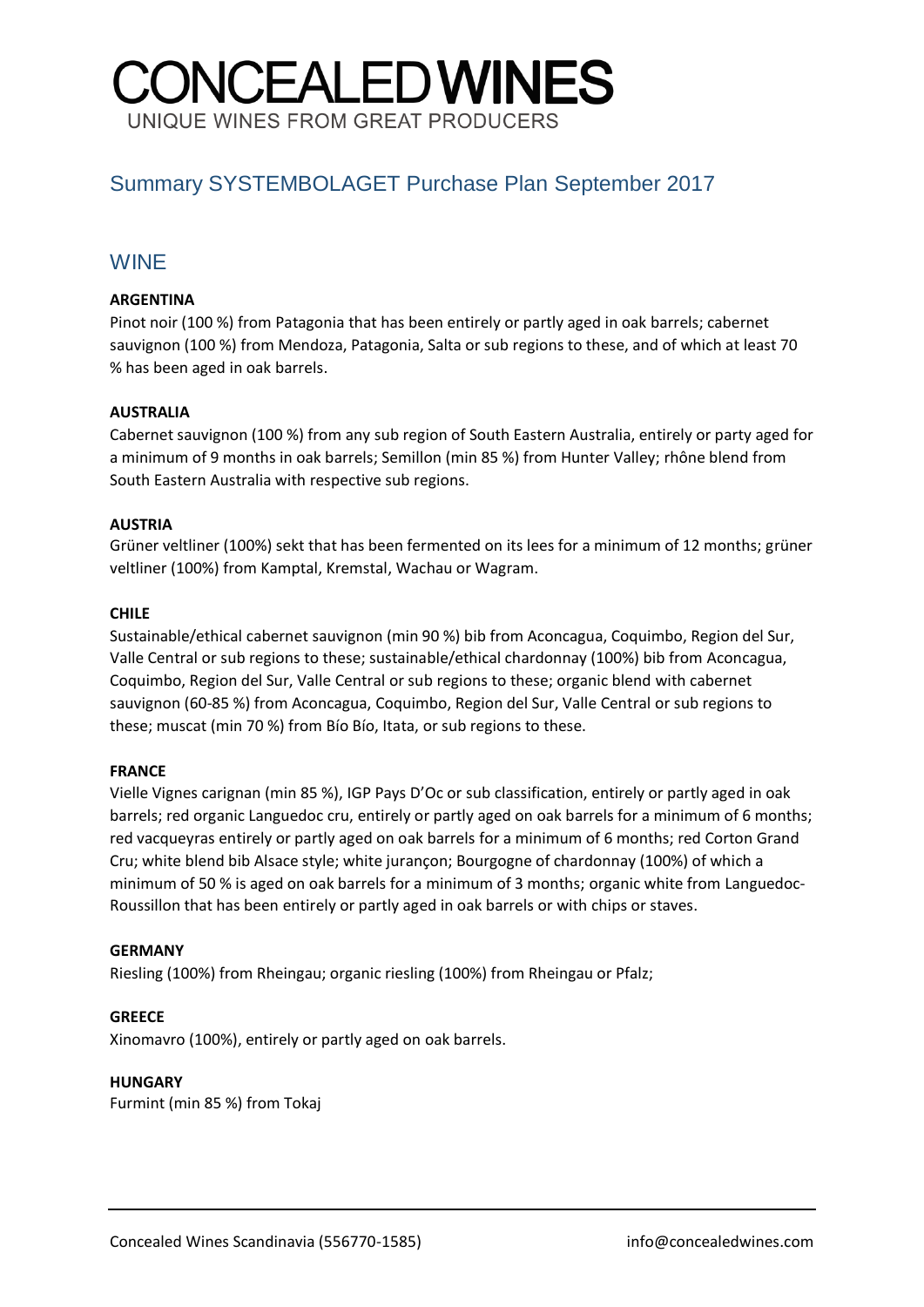# **CONCEALEDWINES** UNIQUE WINES FROM GREAT PRODUCERS

**ITALY** 

Organic pecorino (min 85 %) bib with no oak; organic verdicchio spumante DOC Castelli di Jesi; organic Montepulciano d'Abruzzo of which a minimum of 30 % is aged on oak barrels for a minimum of 3 months; magliocco (min 85 %) from Calabria that has been aged for a minimum of 6 months in oak barrels; Chianti Governo; Chianti Rufina Riserva of which 50 % has been aged in oak barrels; organic Chianti classico that has been aged for a minimum of 12 months in oak barrels; fiano (85 %) from Salice Salentino with no oak; Barolo from 2009 or older.

#### **NEW ZEALAND**

Sweet wine with sauvignon blanc (min 50 %), Semillon allowed to be the remaining part.

#### **PORTUGAL**

Red blend DOC Dao bib; Maderira medium dry 5 yo; red blend from Lisboa or within region.

#### **SOUTH AFRICA**

Ethical/WIETA red blend with cabernet sauvignon (min 50%), malbec and petit verdot from WO Western Cape or of sub origin to Western Cape. Cool climate cabernet sauvignon (min 85%) from WO Coastal Region, WO Cape South Coast or sub regions to these, entirely or partly aged for a minimum of 12 months in oak barrels. Ethical blend of chardonnay, sauvignon blanc and chenin blanc from WO Western Cape, entirely or partly fermented in oak barrels.

#### **SPAIN**

Organic red monastrell (min 85%) bib from Murcia, Jumila, Yecla or Alicante; Gran Reserva blend with tempranillo (min 30 %) from Catalonia; tempranillo (100%) from Toro that has been aged at least 6 months in oak barrels; garnacha (min 85 %) from Madrid or Méntrida; Reserva tempranillo (min 85%) from Ribera del Duero; organic sauvignon blanc or blend of sauvignon blanc and verdejo from Castilla or La Mancha.

#### **USA**

Blend of chardonnay (max 85 %) and viognier

## BEER

Specified Country: ale (Belgium); ale (Ireland or Great Britain); lager (Japan, Singapore or Thailand); Land-, keller- or zwickel beer (Germany); strong ale/Scottish ale (Germany or USA), porter (Denmark, Estonia, Finland, Latvia, Lithuania, Poland or Russia). Any Country: gluten free lager; organic lager; milk stout/cream stout.

## CIDER & MIXED DRINK

Cider of apple or apple flavoured (Europe) max 4.5 %.

## SPIRITS

Gin (Europe); chocolate flavoured liqueur (Any country); Scottish malt whiskey (Great Britain); kentucky straight bourbon (USA); dark rum (Caribbean Islands or South America).